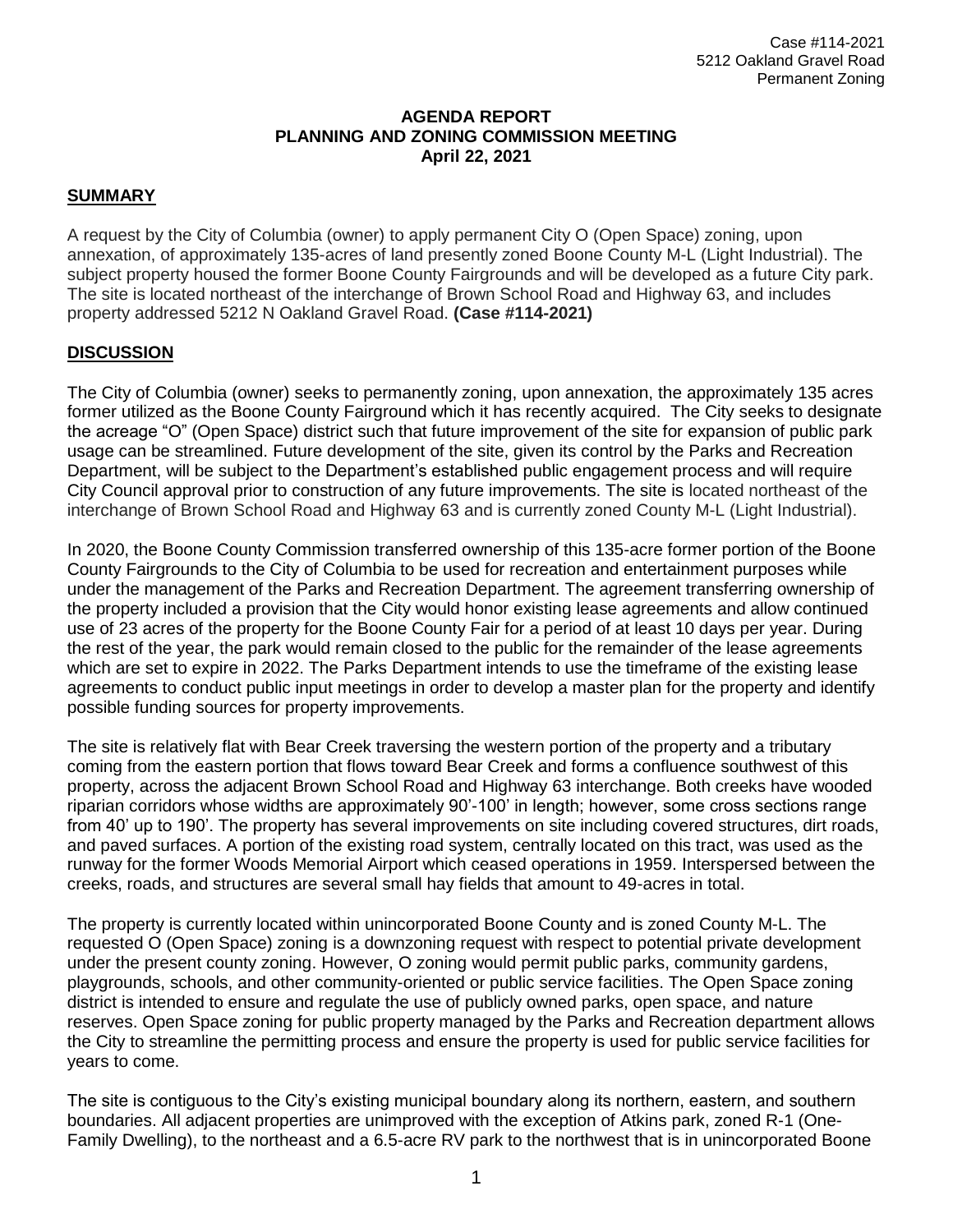County and zoned C-GP (Planned General Commercial) . Vacant properties to the east and southeast are zoned R-1. Three vacant properties across Stark Avenue to the south were zoned O-P and C-P (Planned Office and Planned Commercial Districts, respectively) between 2005 and 2006. Properties to the west and northwest are in unincorporated Boone County and are zoned county M-L, C-GP, and R-S (Residential Single Family). The M-L property is vacant and remains under Boone County ownership. The R-S property is vacant.

The associated annexation request, to be considered by City Council in conjunction with the requested permanent zoning, will ensure that the property has access to public utility services necessary to support future park development and is consistent with the provisions of Ordinance 115-97A governing the extension or provision of sewer services to contiguous property. The site is located within the City's Urban Services Area (USA) as presented by the Columbia Imagined Comprehensive Plan, and can be served by City utilities; the property is within the City's water service area and electric service area. Three City sanitary lines traverse the property; two generally run parallel on either side of Bear Creek and the third runs parallel to Bear Creek's tributary on the creeks northwestern side. The property takes access from Starke Avenue to the south and North Oakland Gravel to the west – both of which feed into the Highway 63 interchange located on the site's southwest property line.

The site is designated Employment district and Open Space / Greenbelt district on the Comprehensive Plan's Future Land Use Map (FLUM). The riparian corridor of the stream takes the Open Space / Greenbelt designation while the remainder of the site takes the Employment designation which is reflective of the County's M-L zoning at the time of the Comprehensive Plan's adoption in 2013. The Employment district is broadly defined for commercial and industrial uses, such as offices, manufacturing, and other intensive uses. A 2020 Council Memo (attached), states that the site may house staff offices for the Parks and Recreation Department, a Convention and Visitors Bureau, and/or tourism-related activities. While some of the park-related uses associated with this zoning request may appear inconsistent with the FLUM designation, the impacts associated with a regional park and event center are consistent.

Upon annexation, the FP-O (Floodplain Overlay) district designation will apply to the portion of this property that is located within numbered and unnumbered A and AE zones, on the Flood Insurance Rate Maps (FIRMS) for Boone County and any portions of X-zone shaded, other flood areas, which are within the upper square mile of a flood drainage area. No development shall be permitted in this overlay except upon the issuance of a floodplain development permit granted by the Director of Community Development. This overlay will apply to the corridors of Bear Creek and its tributary stream immediately upon annexation.

The proposed permanent zoning has been reviewed by staff and external agencies and has been found to be consistent with the goals and objectives of Columbia Imagined, is compatible with the adjacent zoning and land uses, and is appropriate for the subject property.

## **RECOMMENDATION**

Approval of O zoning as permanent City zoning upon annexation.

## **SUPPORTING DOCUMENTS (ATTACHED)**

- Locator maps
- Ordinance 024234, Council Memo, Exhibit A